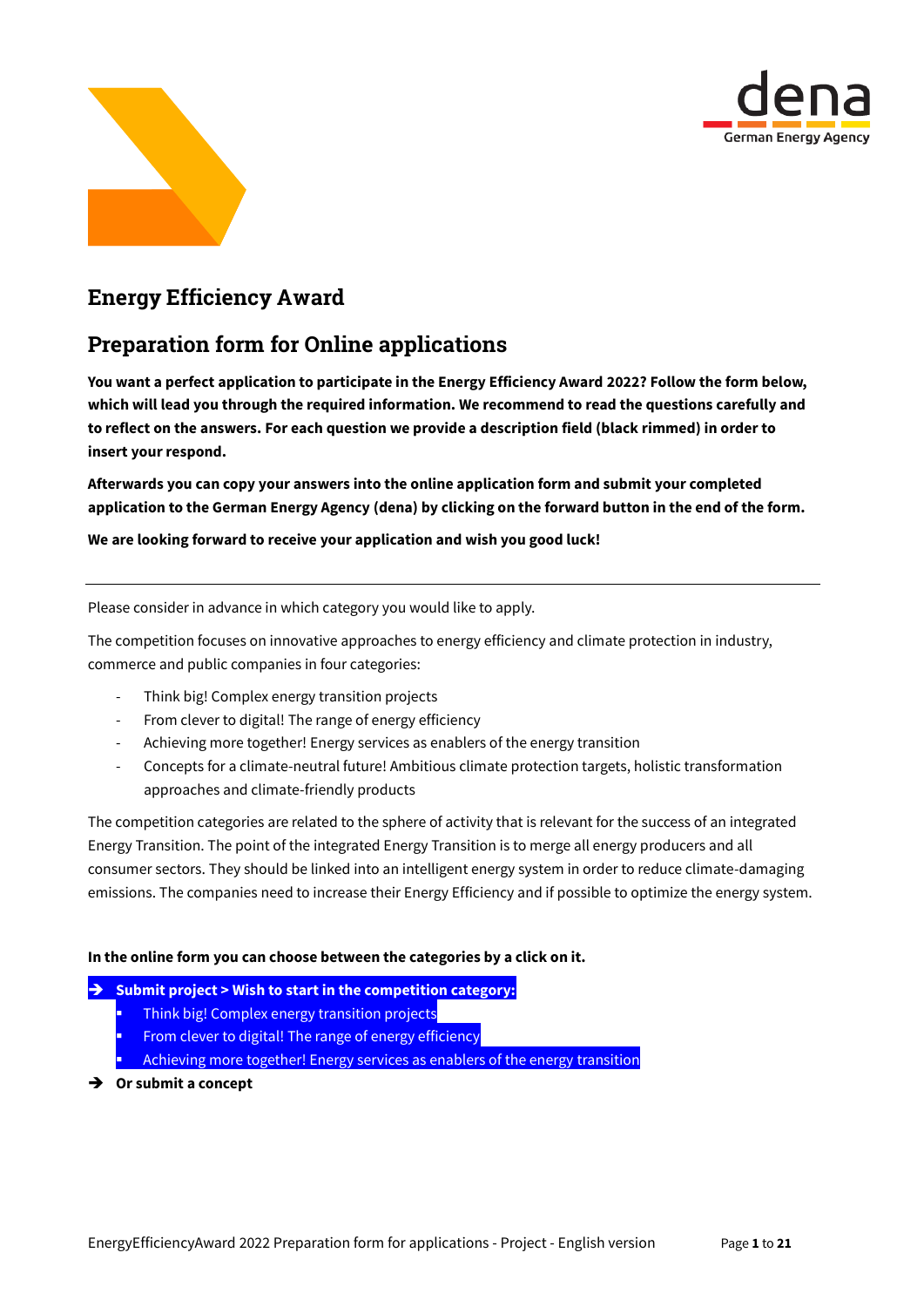



# WHO CAN APPLY?

- Private companies, municipal or regional utility companies, universities
- There is no limit to the size of the company: from SMEs to large corporations, everyone is welcome!
- The competition entries can relate to individual and joint projects.

**The closing date for entries is 11 June 2022.**

# APPLICATION STRUCTURE

### **Project description Projects (categories 1-3)**

- When was the project implemented or when will it be completely implemented?
- Which measures were implemented or which are additionally planned?
- What energy savings were achieved or will be achieved in total when all measures have been implemented?
- Which investments were made or which will be made in total?

#### **Other points**

- Implementation in your own company or in another company
- contact details
- company size

# WHAT ADVANTAGES DO YOU HAVE AS A PRIZEWINNER/NOMINEE?

Prize money totalling 30,000 euros is available for the prizewinning projects. However, the communication effect can be far more important, because companies awarded the Energy Efficiency Award position themselves as responsible, innovative and economically active companies. The award winners in particular are usually widely reported in the media.

But already the application offers a number of advantages. Each application for the Energy Efficiency Award is reviewed by dena employees. This generates professional attention. This is how companies and their energy efficiency projects become known at dena, which forms a central interface between politics and business and acts as an advisory agency for applied energy transition.

If your company is nominated for the Energy Efficiency Award, the project will be displayed on the website and you will receive a seal. In addition, all nominated companies will receive guest tickets for the first day of the dena Energiewende-Kongress 2022.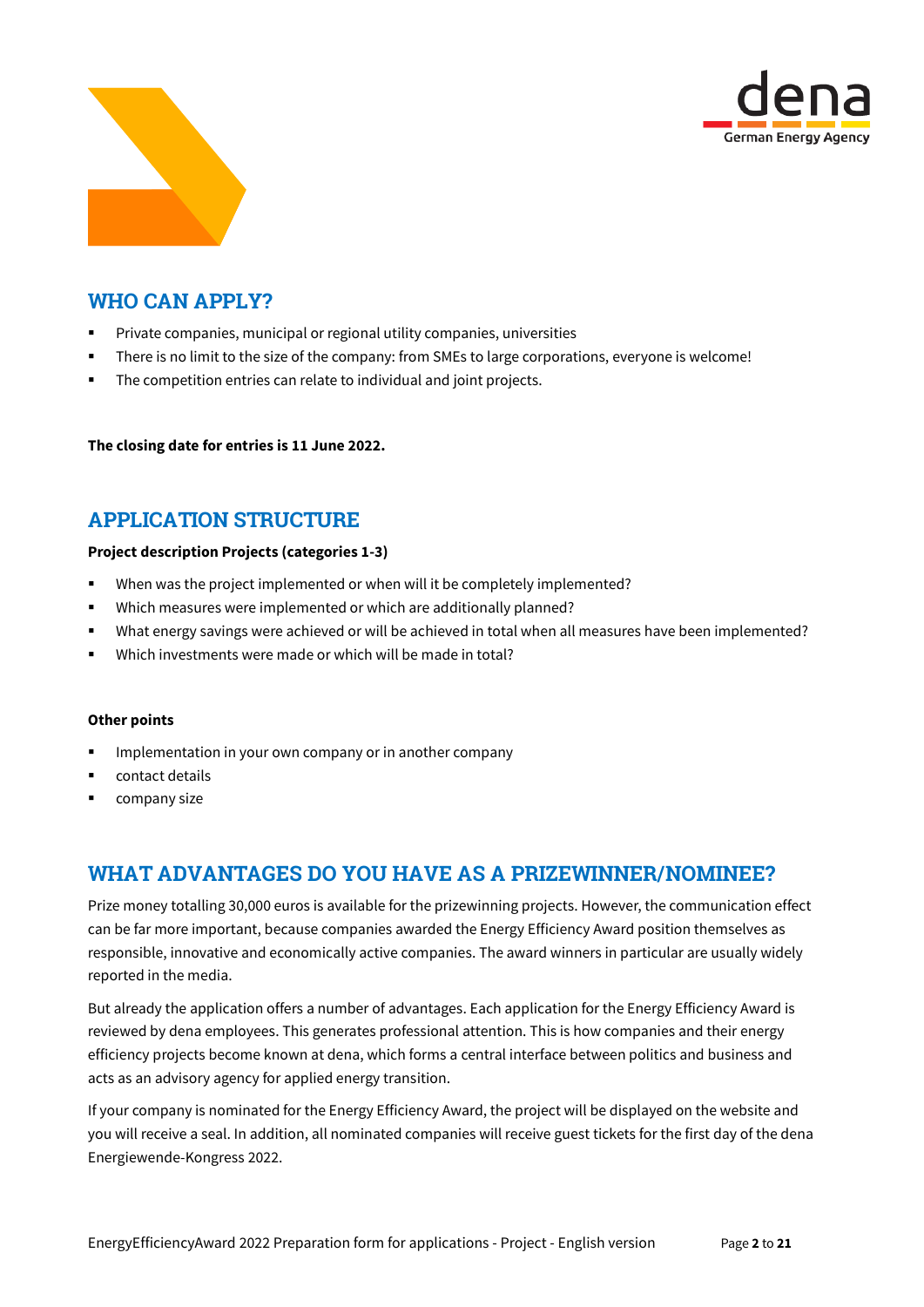



As a winning project in the category "Think big! Complex energy transition projects", "From clever to digital! The range of energy efficiency" or Achieving more together!" Energy services as enablers of the energy transition": you will have the opportunity to present your innovative project at the dena Energiewende-Kongress 2022.

As a nominated project for the "Concepts for a climate-neutral future", you will present your concept live on the big stage of the dena Energiewende-Kongress in a pitch. The winner will be determined by voting of the audience.

# HOW DO I APPLY?

You can submit your project to the German Energy Agency (dena) by using the online form on <https://bewerbung.energyefficiencyaward.de/>

**In the field "Description of the project" (in this document on page 6) 2,500 characters are available for input. However, you can upload additional documents or images in the online form for your project presentation. If certain mandatory fields do not apply to your project, you can enter "n/a".** 

This presentation should enable the expert jury to understand the project in a short time. You can view the information requested in the online form below:

# Step 1

# Applicant information

Please complete the information about your company. A meaningful profile is a prerequisite for participation in the Energy Efficiency Award. The information helps us with the formal and professional review of your competition entries and makes it easier for you to participate, since you can use your company profile to submit any number of projects or concepts, also with different partners. The fields have limited number of characters. If you want to send us information beyond that, you can upload files in step six.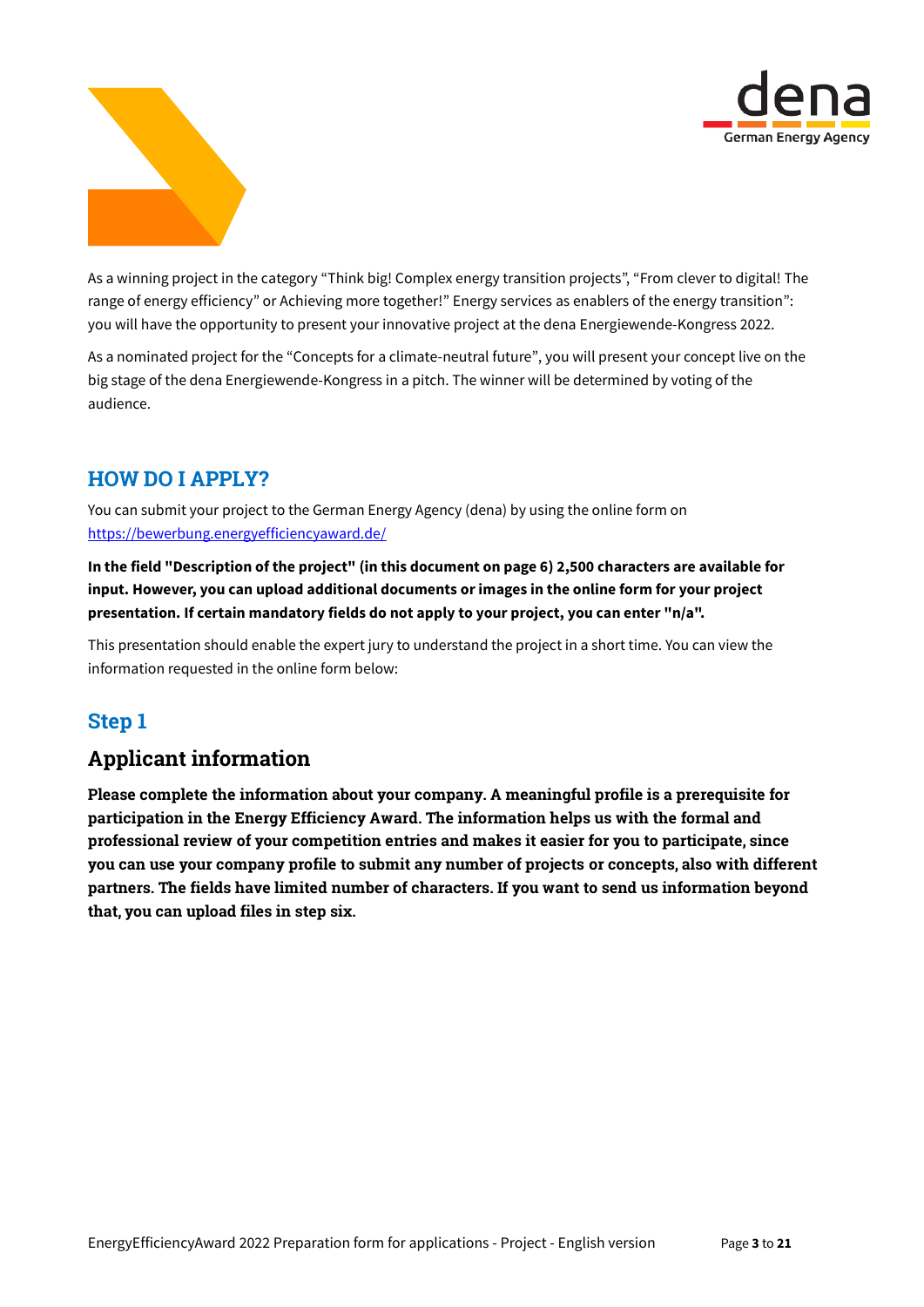



#### **Company name**

#### **Brief description of the company**

### **Assignment**

Please select:

- **•** Private company
- **Public sector company**

#### **Classification**

Please select:

- $\blacksquare$  SME<sup>1</sup>
- no SME

#### **Postal address**

**Street**

#### **House number**

#### **Postcode**

**City**

1

<sup>1</sup> SME definition of the European Commission: Companies with no more than 249 employees and an annual turnover of no more than €50 million or a balance sheet total of no more than €43 million.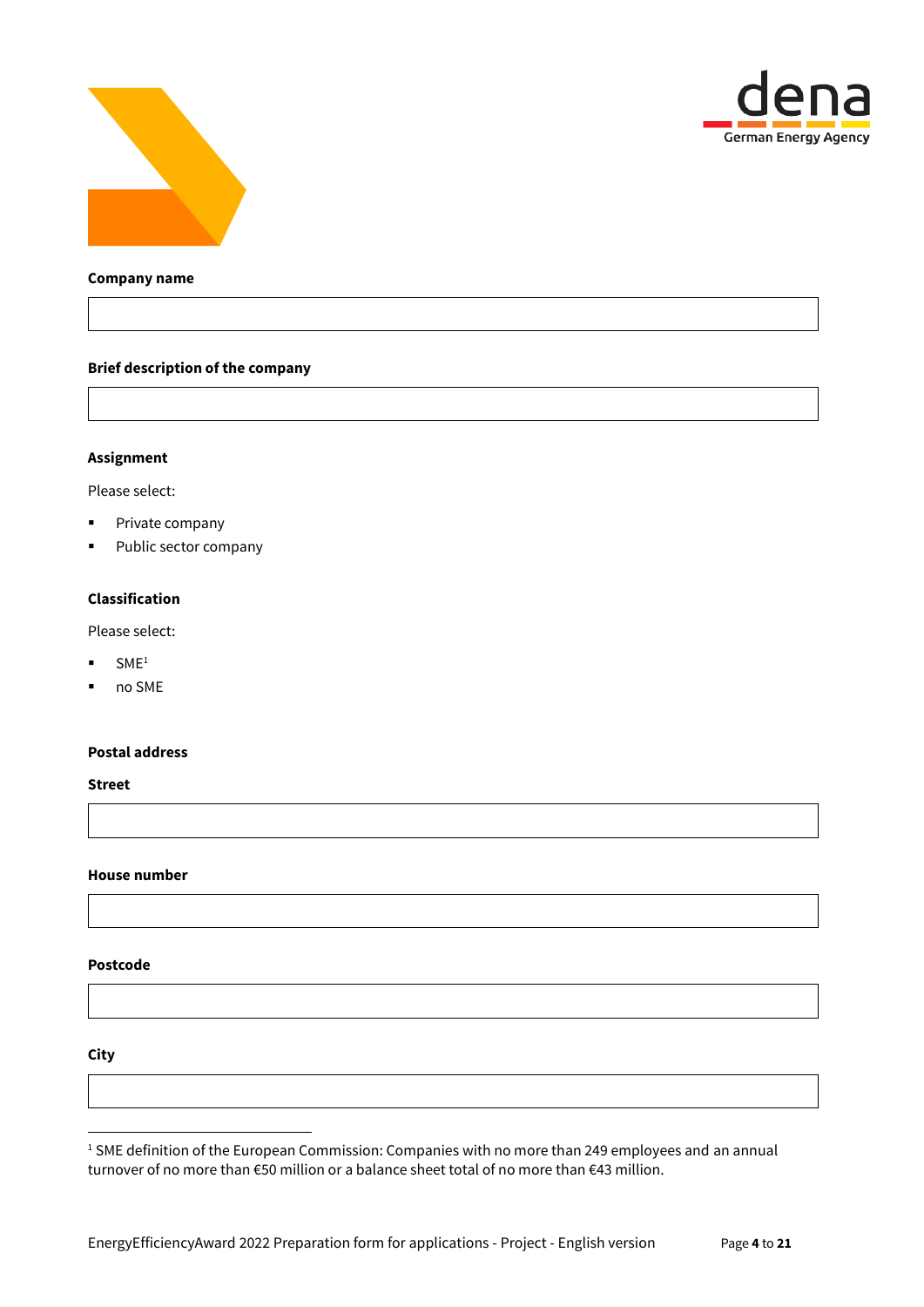



### **Federal State**

### **Country**

### **Industry segment**

# Contact person

## **Mr/Mrs/Mx**

**Title**

#### **First name**

#### **Surname**

#### **Function**

**E-mail**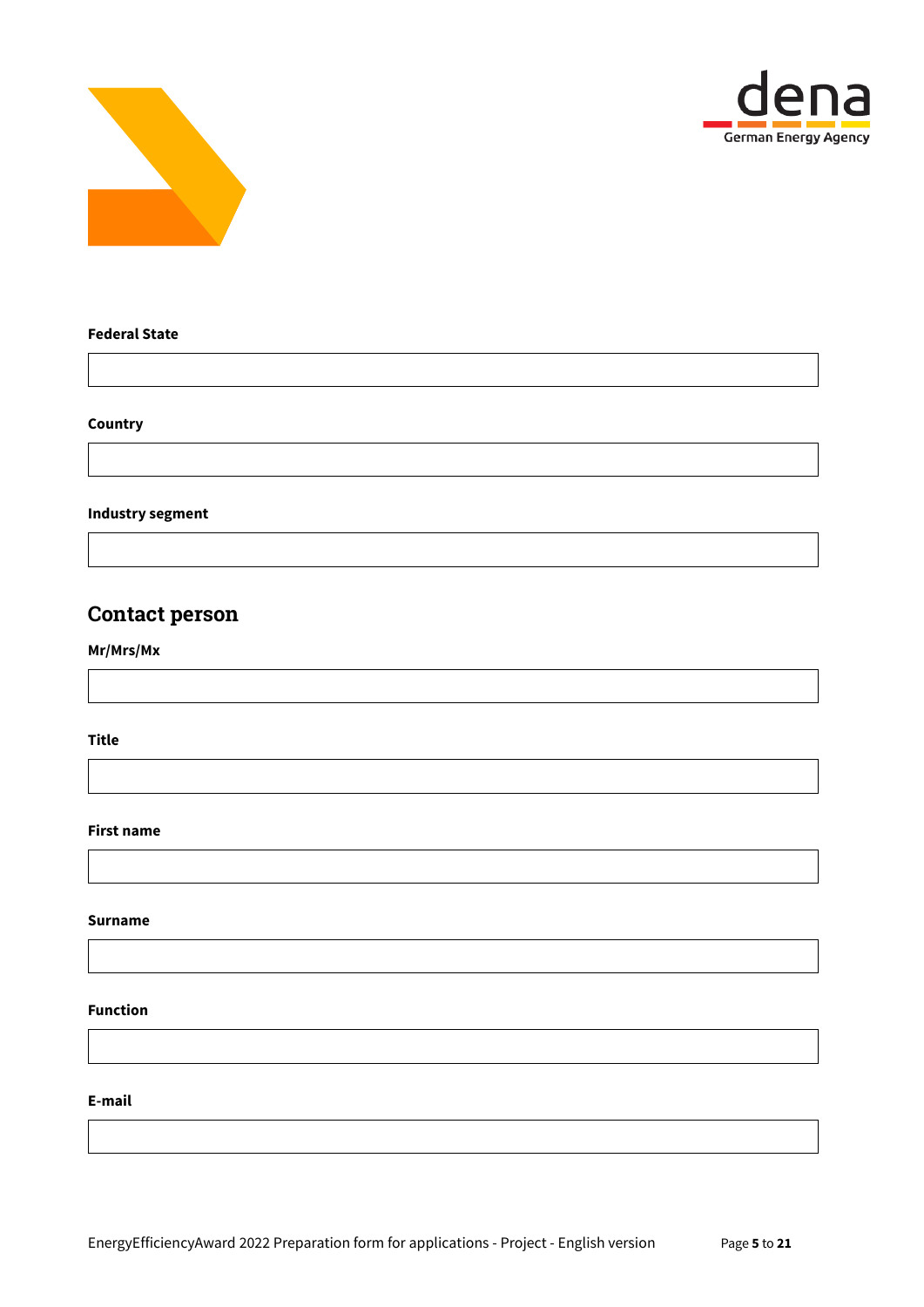



#### **Phone number**

#### **mobile**

# Step 2

## Project or concept

You can submit your competition entries for the Energy Efficiency Award 2022 in two different ways. Make your decision.

#### **Submit a project**

The project should already be completed and achieve real savings. Three content categories are available.

### **Submit a concept**

The Audience Award recognizes entrepreneurial concepts that address the issue of climate neutrality and plausibly present steps for a transformation to climate-neutral business.

# Step 3

# Describe your project

You have decided to submit a project. Now start with the general information that describes your project.

**Project name**

### **Brief description of the project**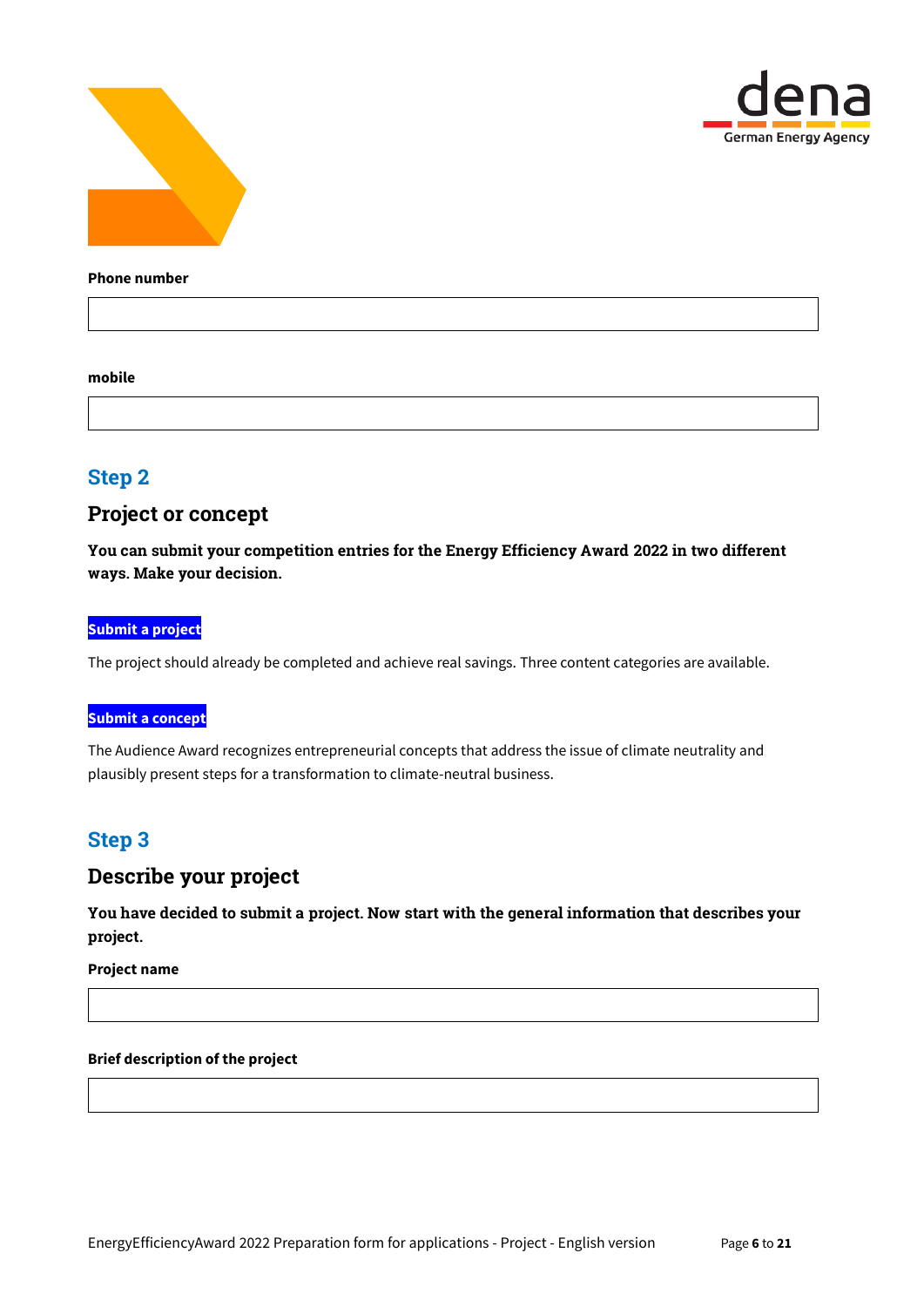



# Period in which the project was carried out

### **Project start**

### **End of project**

# Desire to start in a certain competition category

## **Think big! Complex energy transition projects**

## **Examples of measures:**

- o Sector coupling e.g. power to heat, power to gas
- o Demand side management and flexibilization
- o Energy storage
- o Electric mobility
- o Use of renewable energies
- o Combined heat and power generation and primary energy saving
- o External waste heat utilisation
- o Systemic measures, process optimisation
- o Sustainability concepts and standards
- o Carbon Footprint (products, processes)
- $\circ$  CO<sub>2</sub> reduction in the upstream and downstream chains
- **From clever to digital! The range of energy efficiency Examples of measures:**
	- o Energy-efficient cross-sectional technologies (motors, pumps, compressed air, lighting)
	- o Efficient heat and cold generation
	- o Simple process optimization
	- o Internal waste heat utilisation and heat recovery
	- o Digitization, control and regulation technology
	- o Energy management systems and software solutions
- **Achieving more together! Energy services as enablers of the energy transition Examples of measures:**
	- o Contracting (facilities, performance contracting)
	- o Innovative leasing and hire purchase models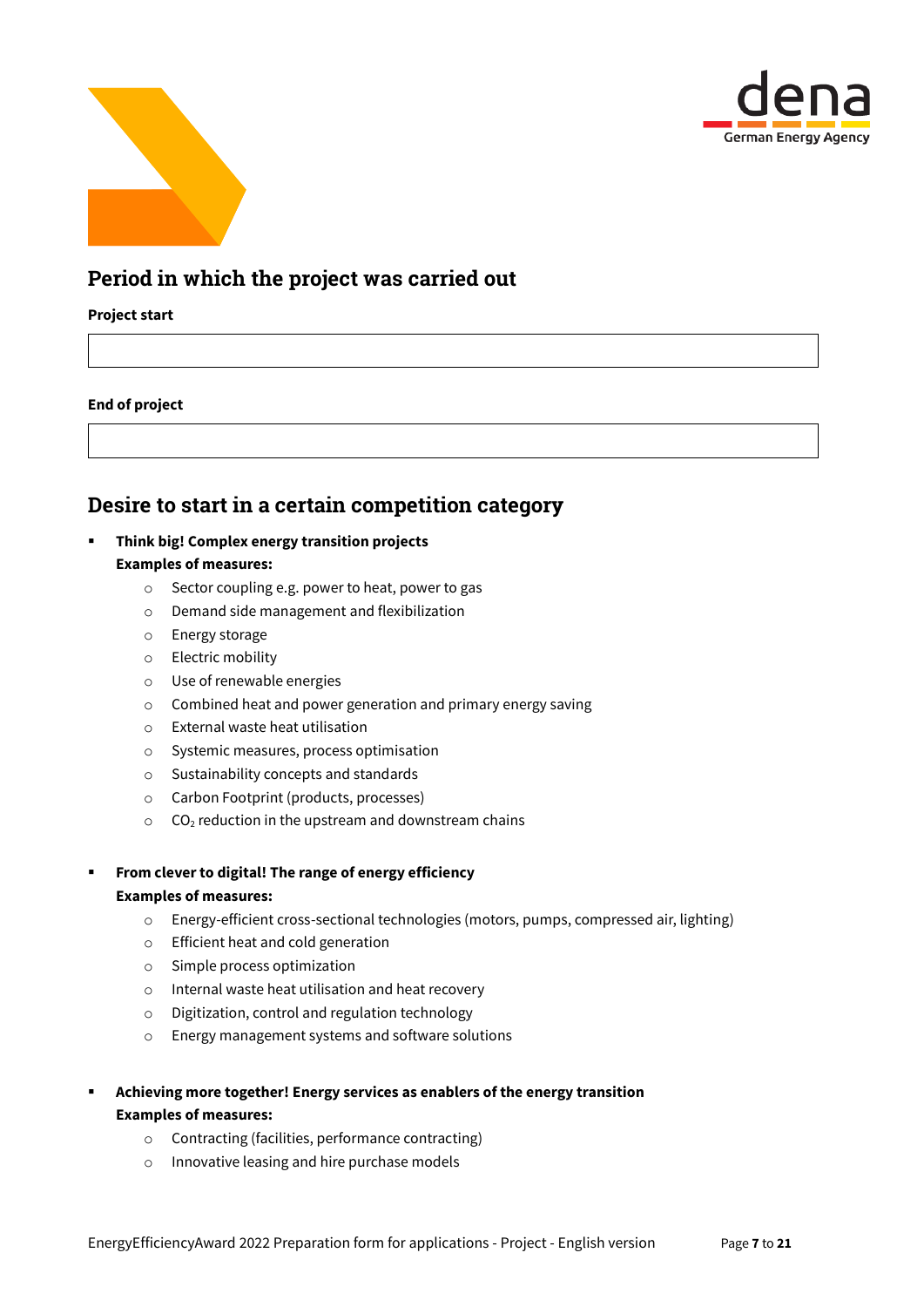



- o Energy consulting
- o Externally supported controlling as well as energy and climate protection management
- o Innovative financing models (funding)
- o Cooperation and support of business networks
- o Innovative integration and cooperation of energy service providers

Apply in this category if you have successfully implemented an energy efficiency project or energy transition project at your company as a service provider. You can also apply here if your company has implemented a project with the involvement of third parties and in cooperation with energy service providers.

# Was the project developed together with partners?

- We developed the project independently and also implemented it in our own company.
- The project was developed by us, but implemented in another company. The application is therefore a joint application with:

#### **Company name**

#### **Address**

#### **Contact person**

**E-mail**

#### **Phone**

 The project was developed by another company, but implemented in our company. The application is therefore a joint application with: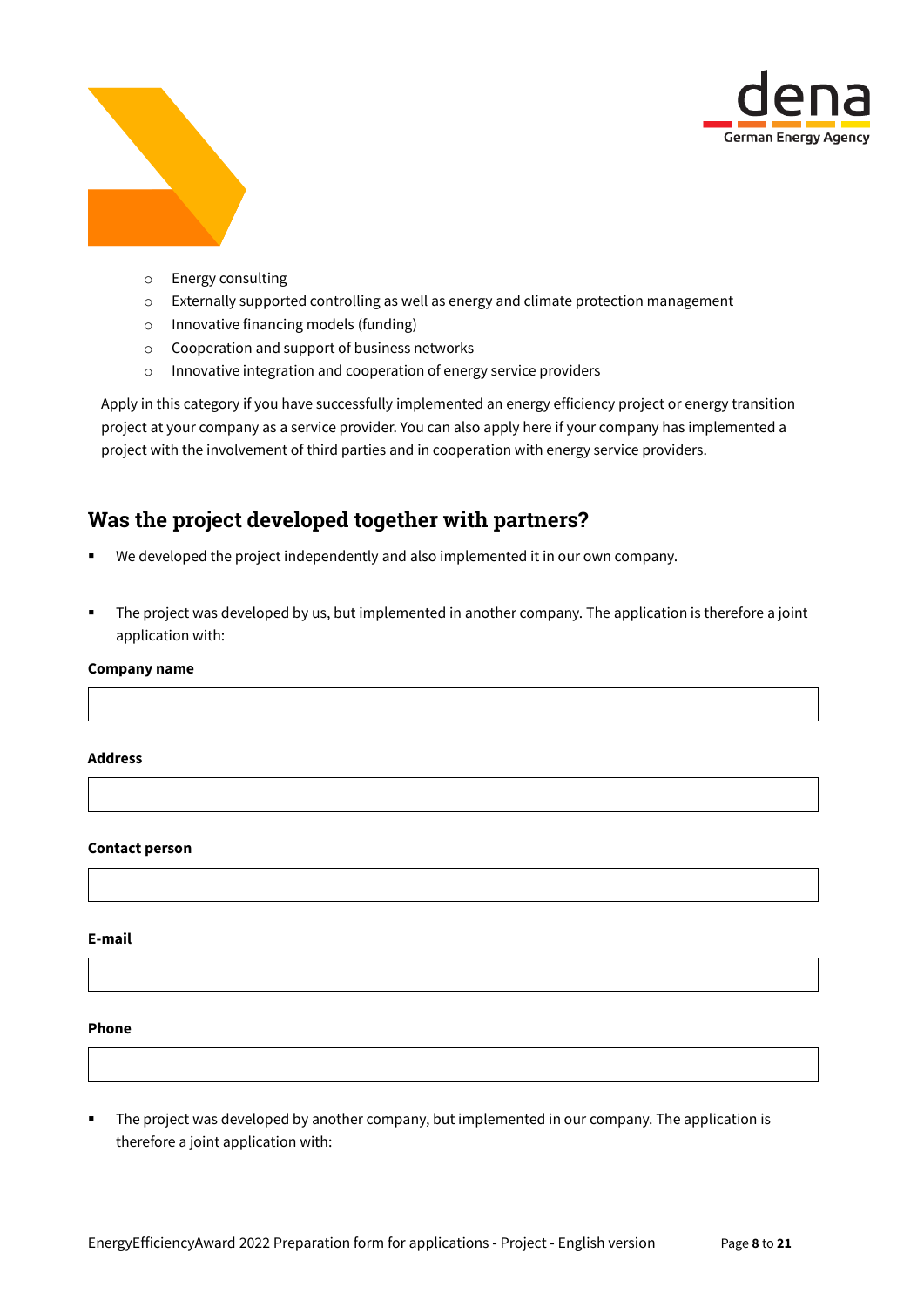



#### **Company name**

#### **Address**

#### **Contact person**

#### **E-mail**

#### **Phone**

#### **mobile**

# Step 4

# Recording project key figures

### Now add project-specific key figures. These serve to compare your project with other applications.

## **Investment in the project (without personnel costs) in €**

#### **Have grants or low-interest loans been used? If so, please select**

- Germany: Federal funding for energy efficiency in the economy, grant (BAFA)
- Germany: KfW funding programs
- **EXECUTE:** State funding
- **Other**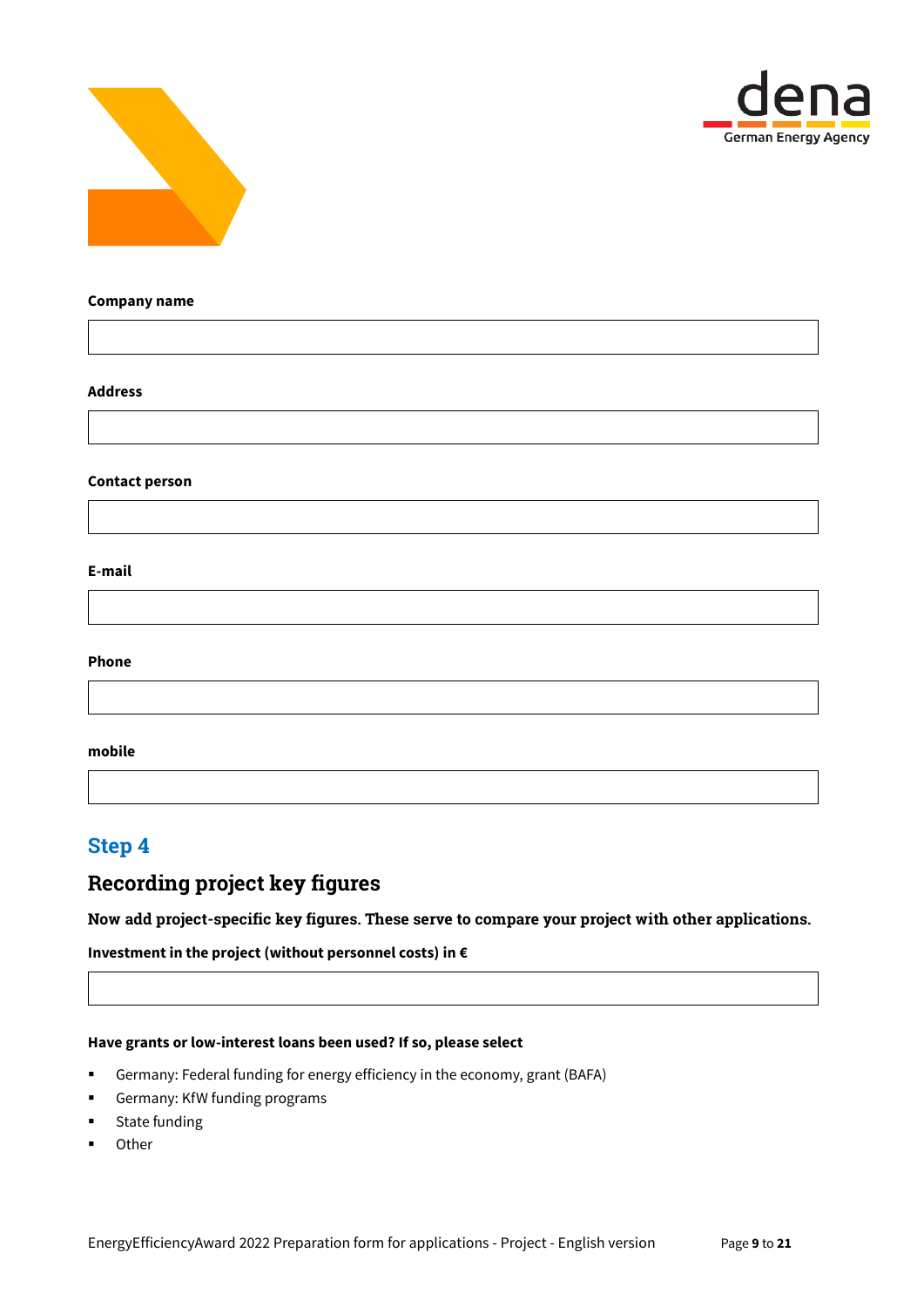



### **The project is amortized**

- $\blacksquare$  0 to  $\lt$  = 3 years
- $\bullet$  > 3 to  $\lt$  = 8 years
- **More than 8 years**
- **No information available**

#### **Remarks:**

*For services such as contracting, you can provide alternative information on profitability here, e.g. duration of the contract or reduction of the operating costs.*

#### **Annual energy savings achieved through the project**

XXX kWh / year

#### **Percentage annual energy savings of the entire project**

XX percent / year

Related to:

- Process
- Location
- **Company**

#### **Emissions saved annually by the project**

XXX tons  $CO<sub>2</sub>(equivalent) / year$ 

# Step 5

# Description of the top measures

Take the chance to describe central aspects of your project in more detail. The easier it is to understand your project, the more likely it is that the jury will give it a good rating.

### **What was the trigger for the development or implementation of the project?**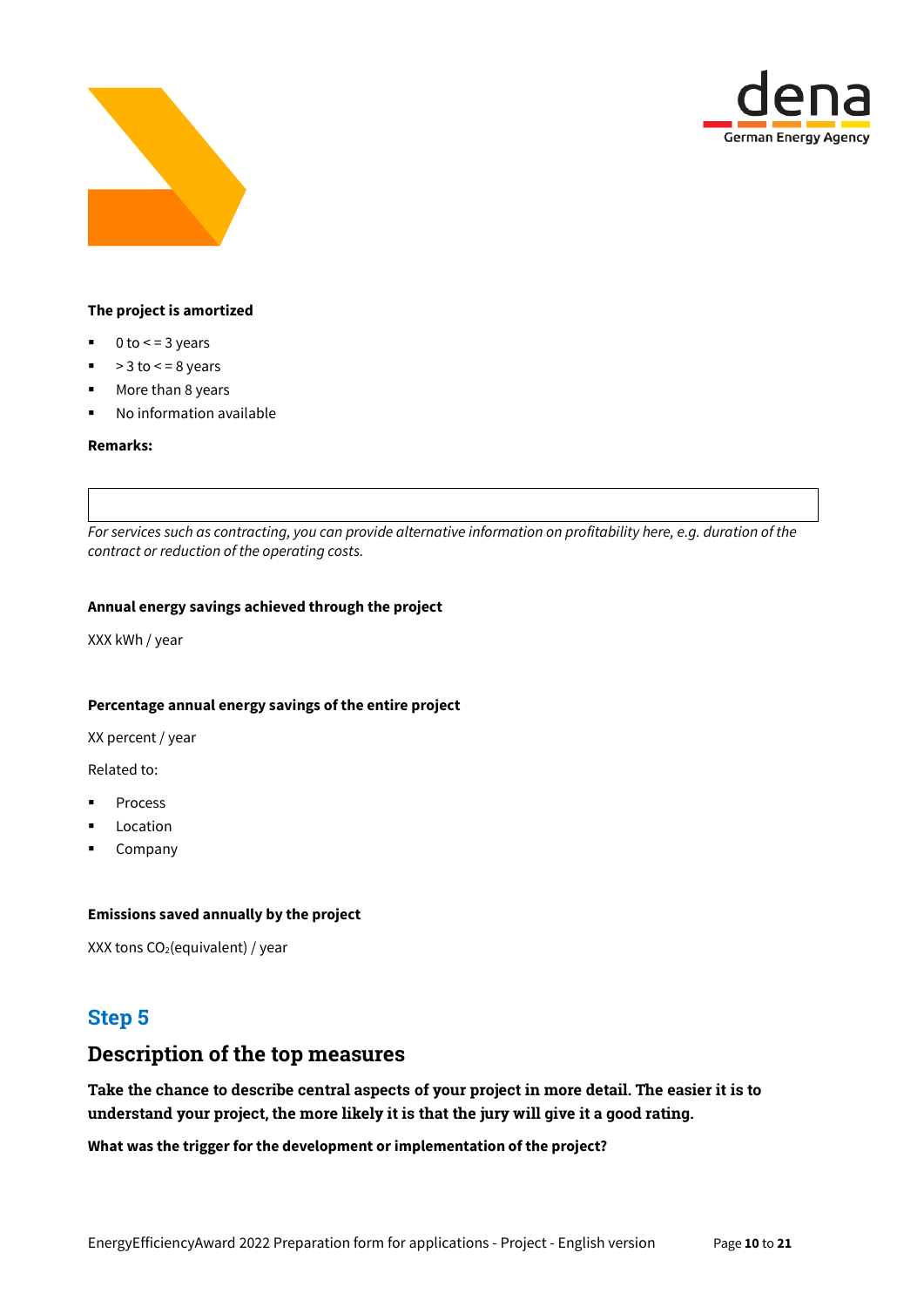



**What obstacles did you encounter that had to be overcome?**

**Describe the most important energy efficiency measure of your project**

**Saving electricity of the top measures in kWh/year**

**Heat saving of the top measures in kWh/year**

**Please enter the corresponding energy sources:**

**What other energy efficiency measures were implemented in the project?**

**We have already received the following award for the project:**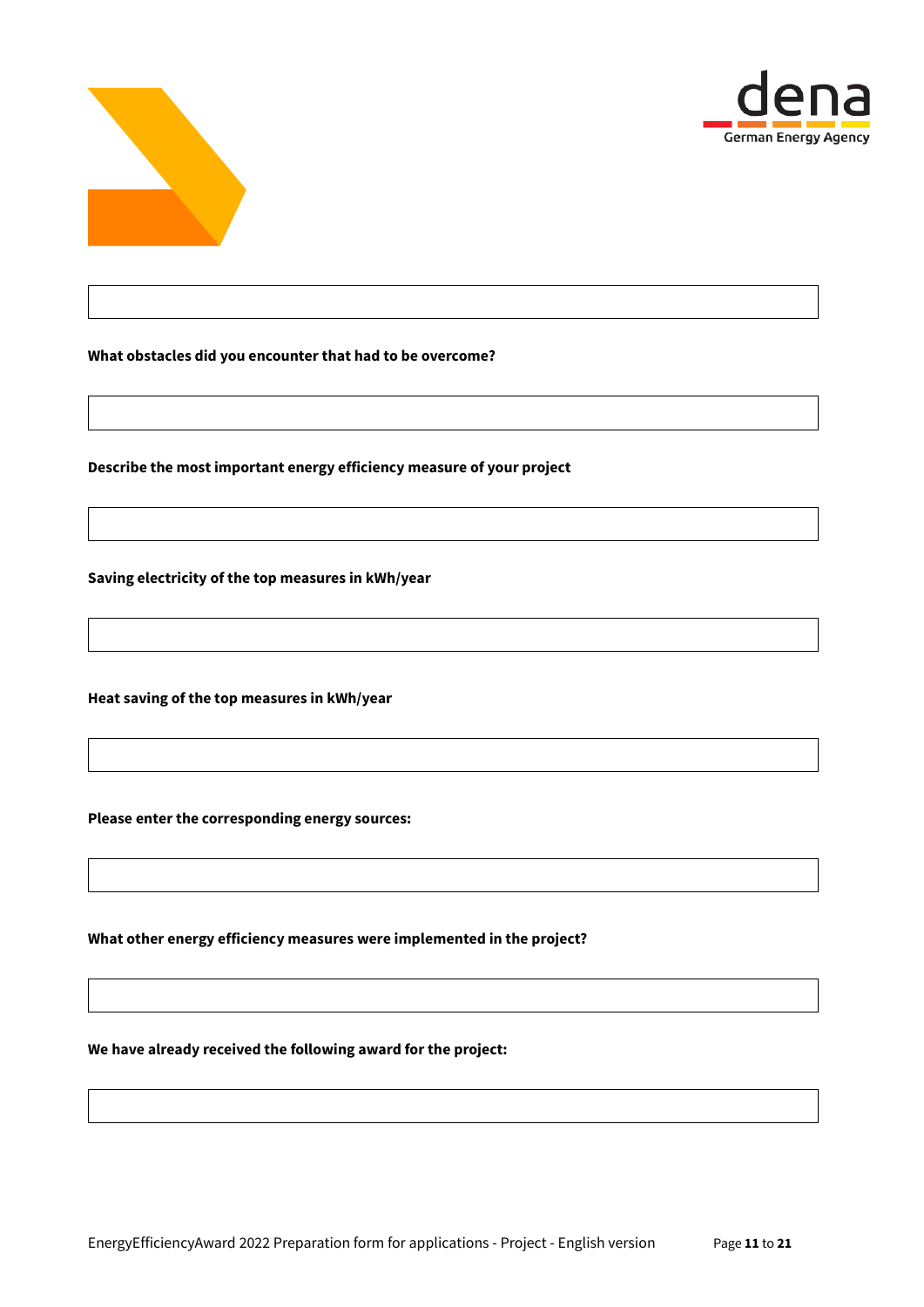



# Step 6 Additional material

## Files

In addition to the information already recorded on the form, we would like to provide you with further informative materials as part of our application.

**Select files and upload**

### Images

The following pictures show persons and technologies that we have described in our application. They are intended to illustrate our application. If you would like to use these in competition communications, we would be happy to provide a written declaration granting you non-exclusive rights to use them.

**Select images and upload**

# Step 7

# **Consents**

You have now described the content of your project. In order to participate effectively in this year's competition, we now need your consent to some important aspects in the context of storage and processing.

- I declare that all information in this application is correct and that I am authorized to submit this application and that any project partners involved may agree.
- I hereby confirm that my company is aware of the conditions of participation in the EEA2022 (download / link) and that we agree to them.
- **I** agree that my personal data may be stored and processed by dena as part of the Energy Efficiency Award and that dena employees may contact me personally.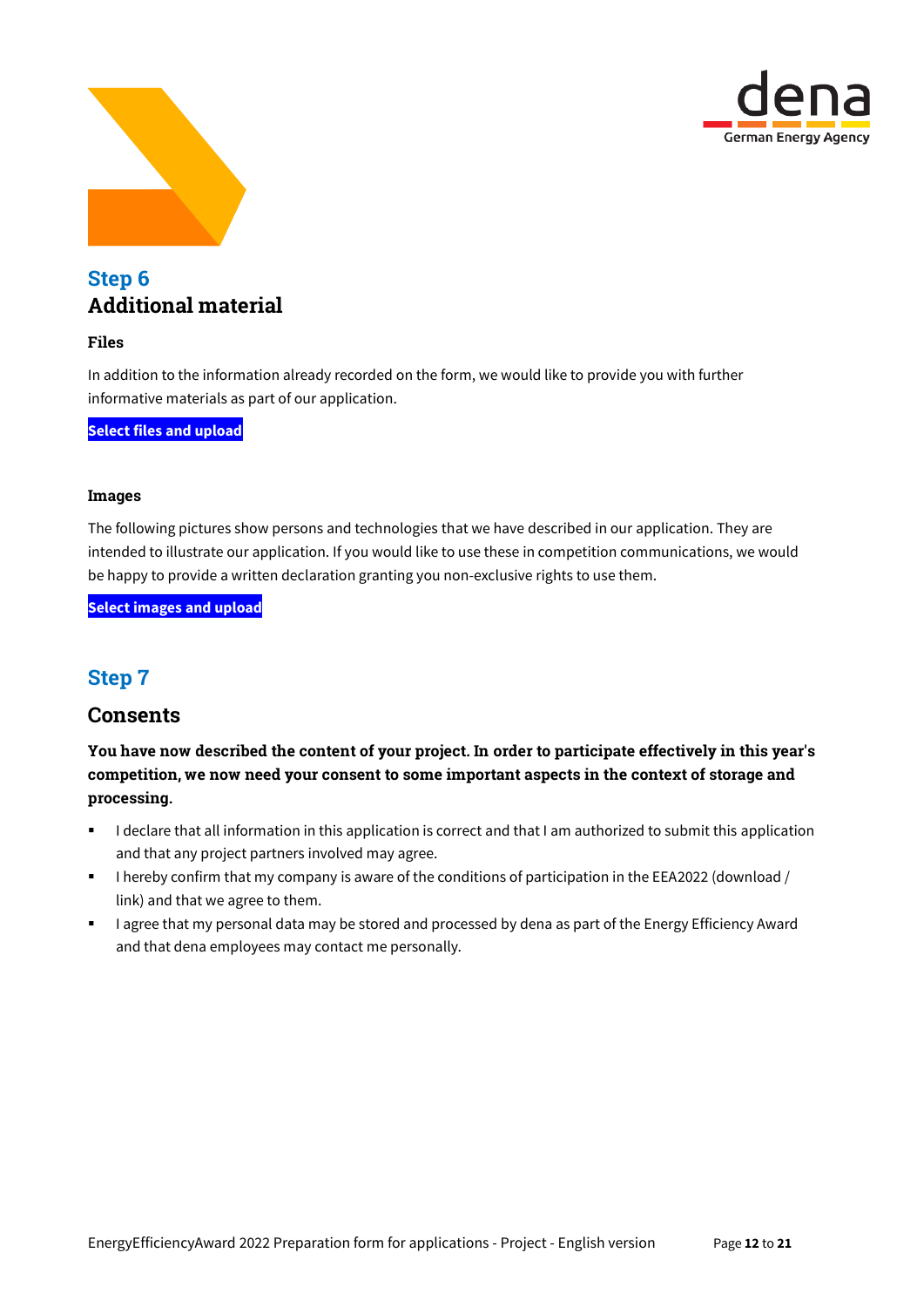



# Sample application

Below we've given you a specimen application as an example. It's for the competition category 'From clever to digital – the broad spectrum of energy efficiency'. The input fields follow the same sequence as the online application form. Some input fields are context-dependent, and may therefore differ from this template. The description of the project, and the measures taken, should have some relationship to the specific category chosen.

# Step 1

# Applicant information

Please complete the information about your company. A meaningful profile is a prerequisite for participation in the Energy Efficiency Award. The information helps us with the formal and professional review of your competition entries and makes it easier for you to participate, since you can use your company profile to submit any number of projects or concepts, also with different partners. The fields have limited number of characters. If you want to send us information beyond that, you can upload files in step six.

### **Company name**

Sample company

## **Brief description of the company**

[Specimen company 1 GmbH] is a medium-sized enterprise specialising in automation technology, located in [specimen town], Saxony. Our products range from individual assemblies to complex manufacturing cells and complete production lines. Assembly, commissioning and operator training are all carried out by our qualified in-house engineers and mechatronics specialists. By using all materials and methods required by the work process in an environmentally aware way, we make an ongoing contribution to more sustainable social development and local conservation.

### **Assignment**

Please select:

- **X** Private company
- Public sector company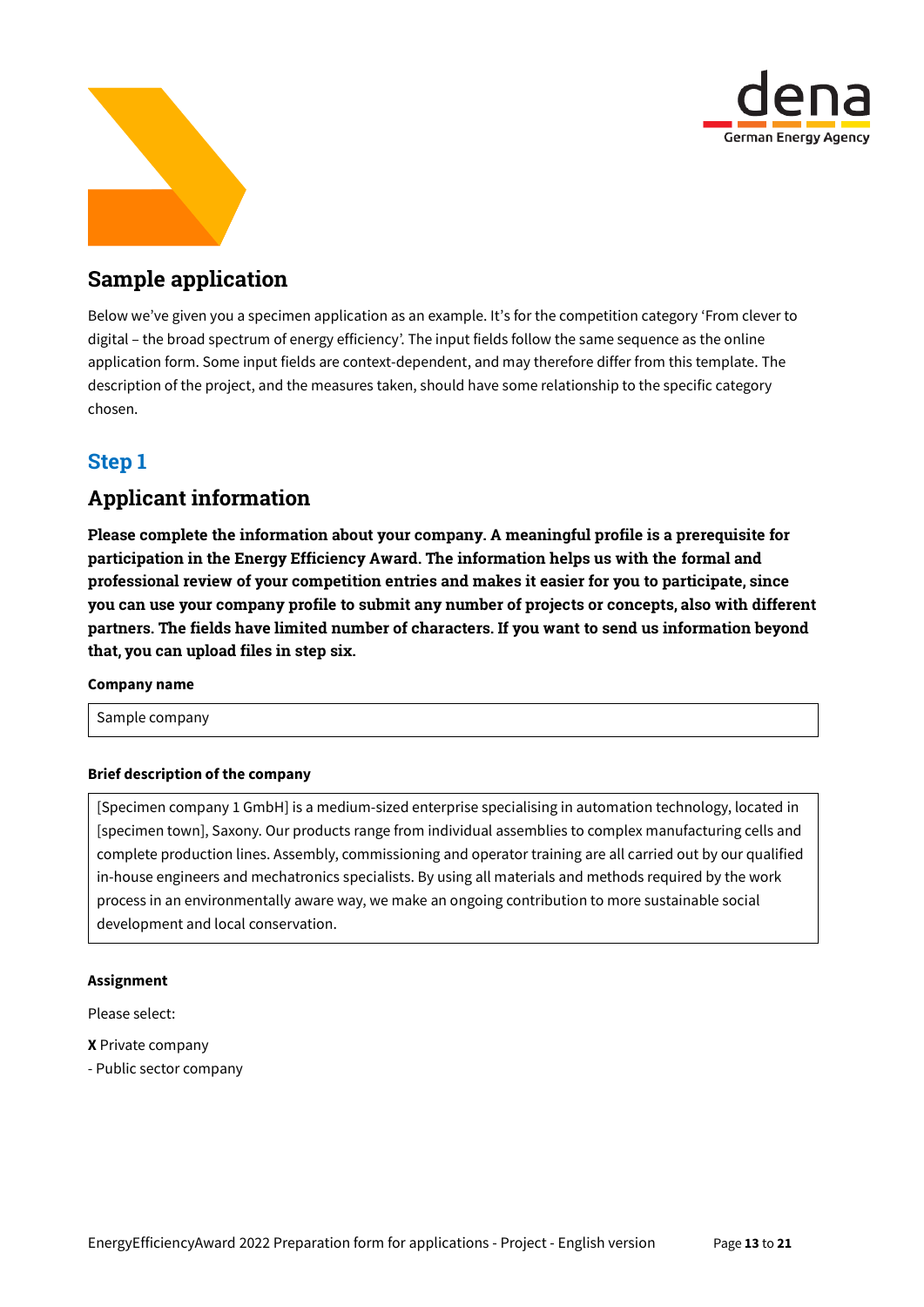



### **Classification**

Please select:

**X** SME<sup>2</sup>

- no SME

#### **Postal address**

#### **Street**

Sample street

### **House number**

1

### **Postcode**

12345

#### **City**

Sample town

## **Federal State**

Berlin

#### **Country**

1

Germany

### **Industry segment**

Automation technology

<sup>&</sup>lt;sup>2</sup> SME definition of the European Commission: Companies with no more than 249 employees and an annual turnover of no more than €50 million or a balance sheet total of no more than €43 million.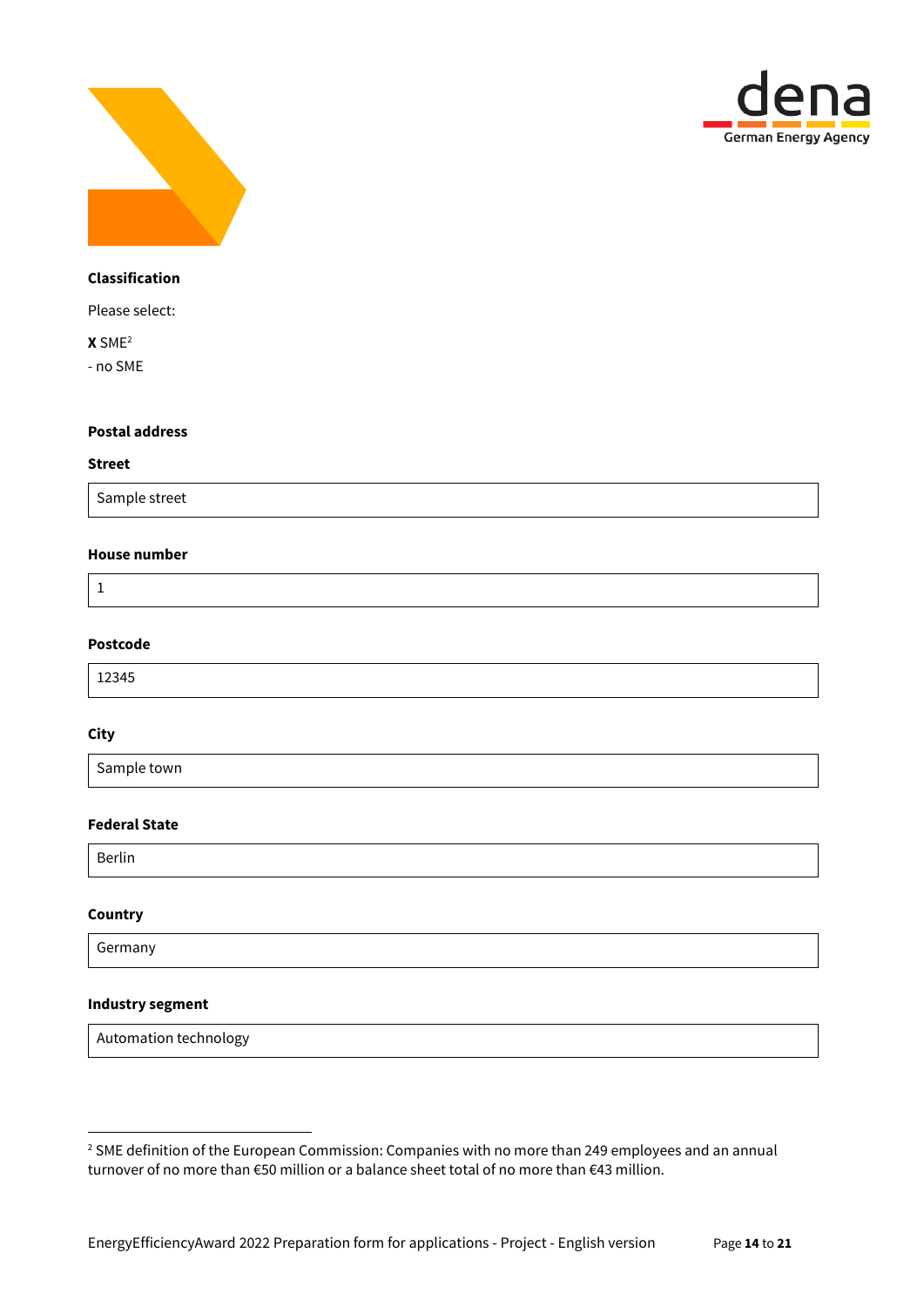



# Contact person

## **Mr/Mrs/Mx**

| Mr           |  |  |
|--------------|--|--|
| <b>Title</b> |  |  |

# Dr

### **First name**

John

## **Surname**

Doe

## **Function**

Technical Manager

### **E-mail**

[Doe@samplecompany.com](mailto:Doe@samplecompany.com)

## **Phone number**

030 / 11 222 – 333

### **mobile**

0166 / 11 222 – 333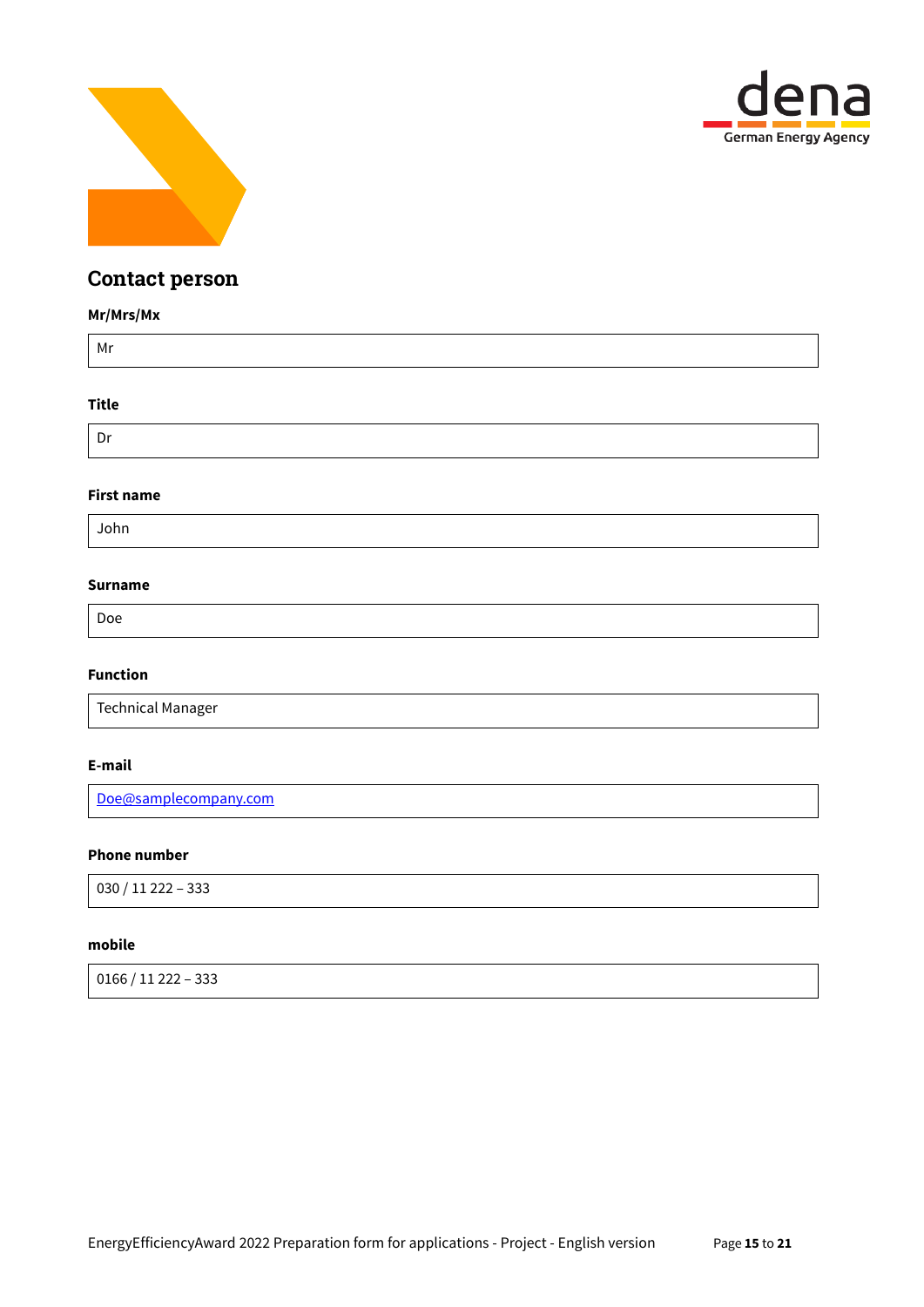



# Step 2

# Project or concept

## You can submit your competition entries for the Energy Efficiency Award 2022 in two different ways. Make your decision.

## Submit a project√

The project should already be completed and achieve real savings. Three content categories are available.

## **Submit a concept**

The Audience Award recognizes entrepreneurial concepts that address the issue of climate neutrality and plausibly present steps for a transformation to climate-neutral business.

# Step 3

# Describe your project

You have decided to submit a project. Now start with the general information that describes your project.

### **Project name**

Innovative heat recovery system for compressed air generation

## **Brief description of the project (max. 2,500 characters)**

The production process for our plant manufacture requires a constant supply of compressed air, which is produced in 3 centralised electrical compressors with a rated power of 150 kWel each. These account for around 1/3 of the company's energy consumption.

Point of departure: Previously, the compressors were cooled by means of a water-cooling circuit that passed through open cooling towers. All the systems operated without heat recovery, and around 80% of the electricity consumption went into the cooling water in the form of waste heat. Evaporation in the cooling tower resulted in greater loss of water.

Efficiency measure: All the compressors were fitted with heat recovery modules. The temperature level was raised to 85°C, and the waste heat was decoupled via a heat exchanger and used to support the in-house heating and hot water system in combination with an extra (1,000 l) hot water tank. As a result, the required (cold) water consumption was reduced and the waste heat that had previously gone unused was diverted to a practical application.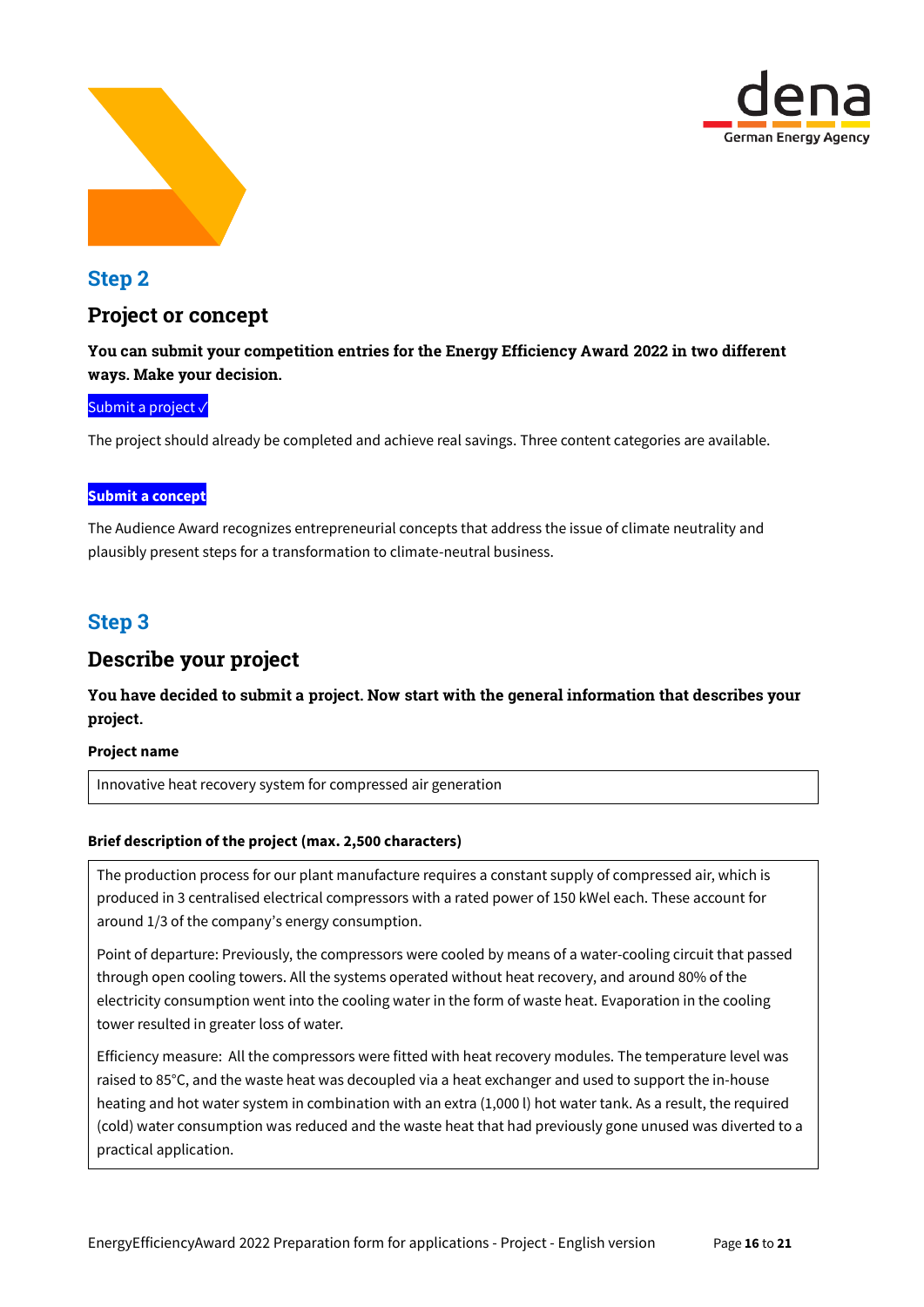



# Period in which the project was carried out

## **Project start**

01.01.2021

## **End of project**

31.12.2021

# Desire to start in a certain competition category

- Think big! Complex energy transition projects
- **X** From clever to digital! The range of energy efficiency
- Achieving more together! Energy services as enablers of the energy transition (only service providers can apply)

# Was the project developed together with partners?

**X** We developed the project independently and also implemented it in our own company.

# Step 4

# Recording project key figures

Now add project-specific key figures. These serve to compare your project with other applications.

**Investment in the project (without personnel costs) in €**

4,500

### **Have grants or low-interest loans been used? If so, please select**

**X** Federal funding for energy efficiency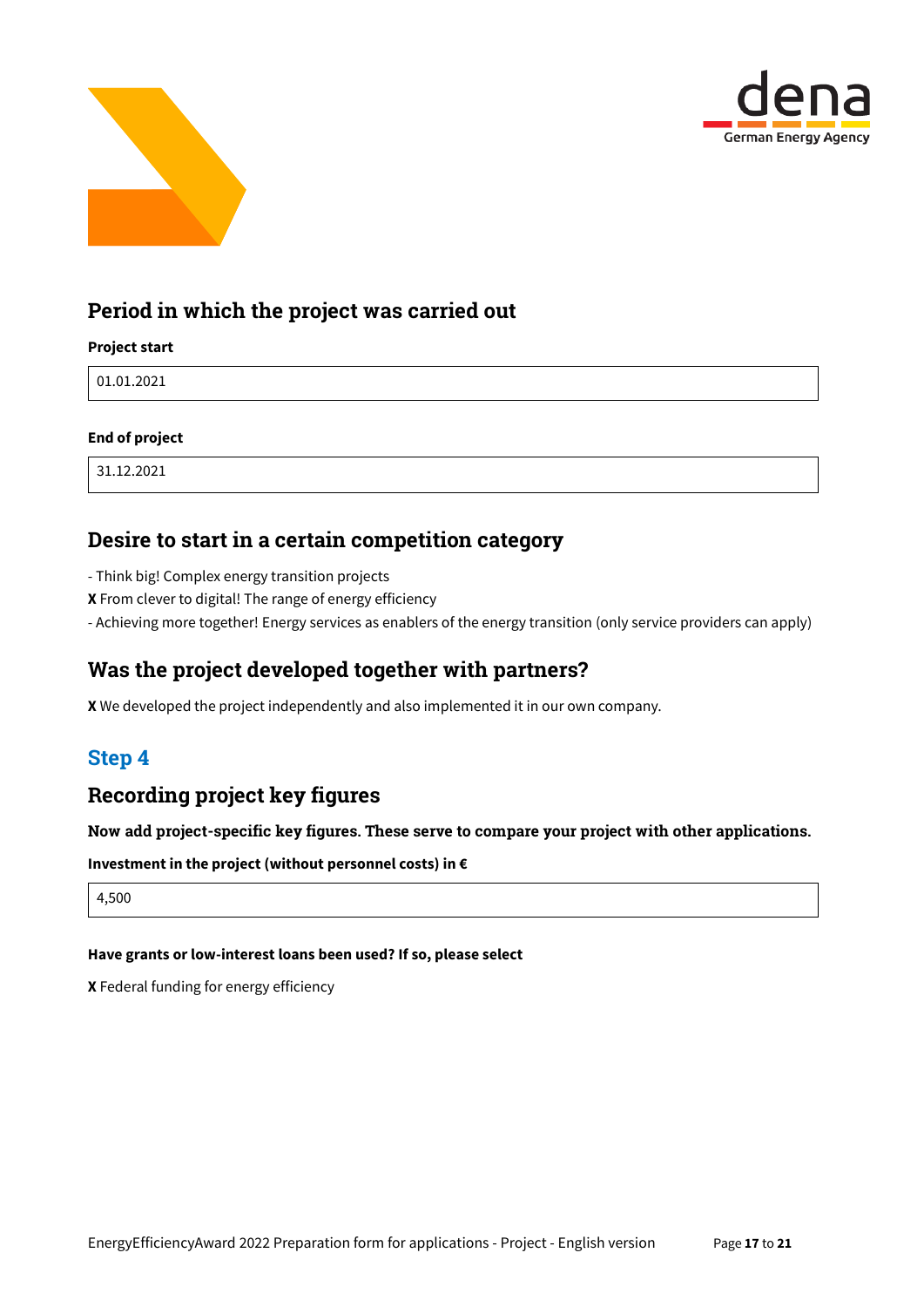



## **The project is amortized**

 $X > 3$  to  $\lt = 8$  years

#### **Remarks:**

Funding was already taken into consideration during the payback period.

*For services such as contracting, you can provide alternative information on profitability here, e.g. duration of the contract or reduction of the operating costs.*

#### **Annual energy savings achieved through the project**

10.000 kWh / year

#### **Percentage annual energy savings of the entire project**

5 percent / year

Related to:

**X** Location

### **Emissions saved annually by the project**

3 tons  $CO<sub>2</sub>(equivalent) / year$ 

# Step 5

# Description of the top measures

Take the chance to describe central aspects of your project in more detail. The easier it is to understand your project, the more likely it is that the jury will give it a good rating.

#### **What was the trigger for the development or implementation of the project?**

For 10 years, our company has been pursuing a goal-oriented energy management strategy. As part an information event by the regional energy agency, our committed energy manager received advice on energy efficient compressed air generation, which they subsequently followed up and implemented.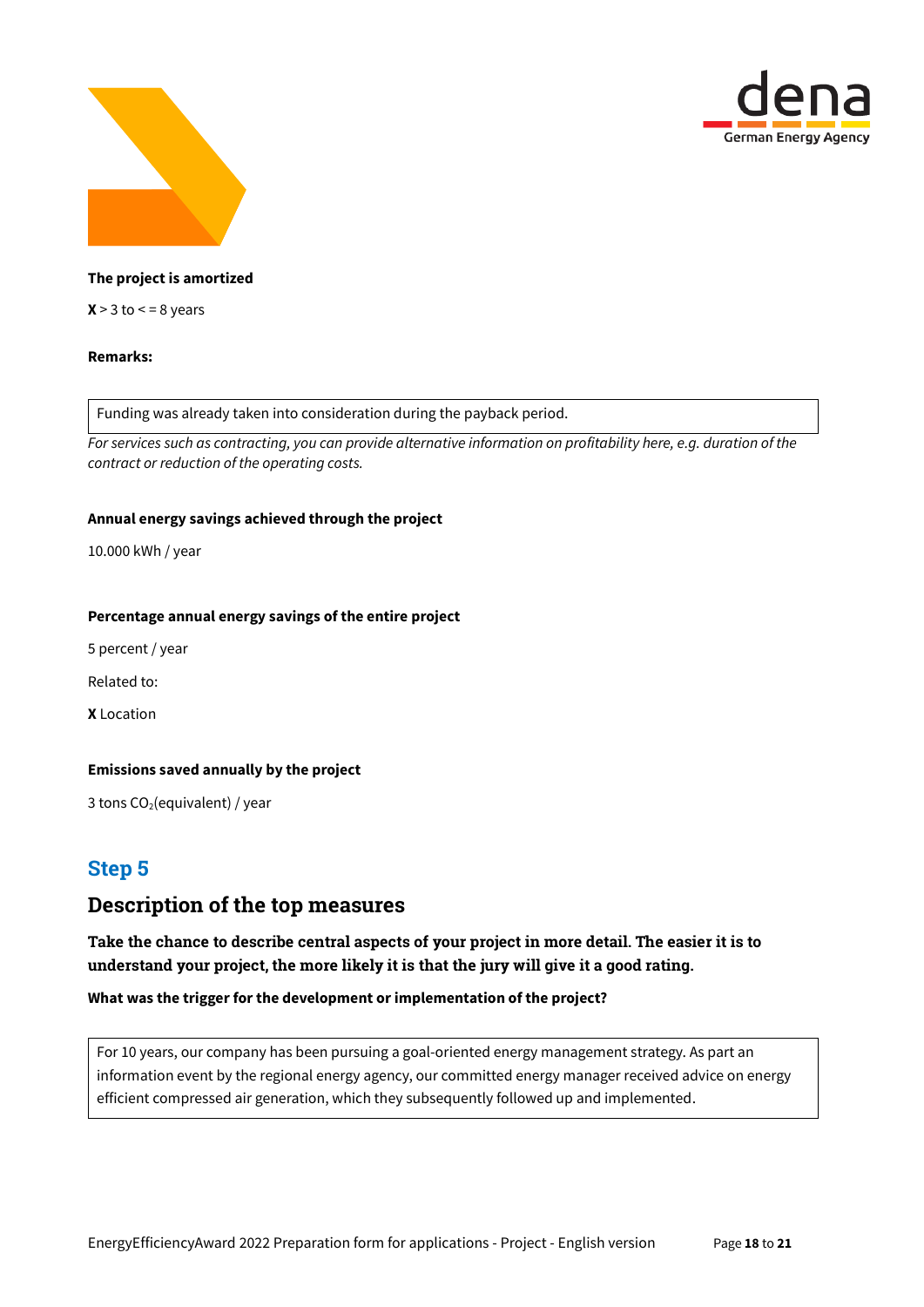



#### **What obstacles did you encounter that had to be overcome?**

Initially, the temperature level of the waste heat was not suitable for our heating needs. Working closely with the manufacturer, we were successfully able to convert the technology and adapt it to local conditions.

#### **Describe the most important energy efficiency measure of your project**

Rebuilding the compressed air production system, using heat exchangers to recover heat to supply hot water needs.

## **Saving electricity of the top measures in kWh/year**

0

#### **Heat saving of the top measures in kWh/year**

10,000

#### **Please enter the corresponding energy sources:**

Gas

### **What other energy efficiency measures were implemented in the project?**

Installing a buffer tank to store the waste heat, in combination with a newly installed, 100% insulated heat distribution system and optimised control concept.

#### **We have already received the following award for the project:**

The [Federal State XXX] energy efficiency prize for 2021.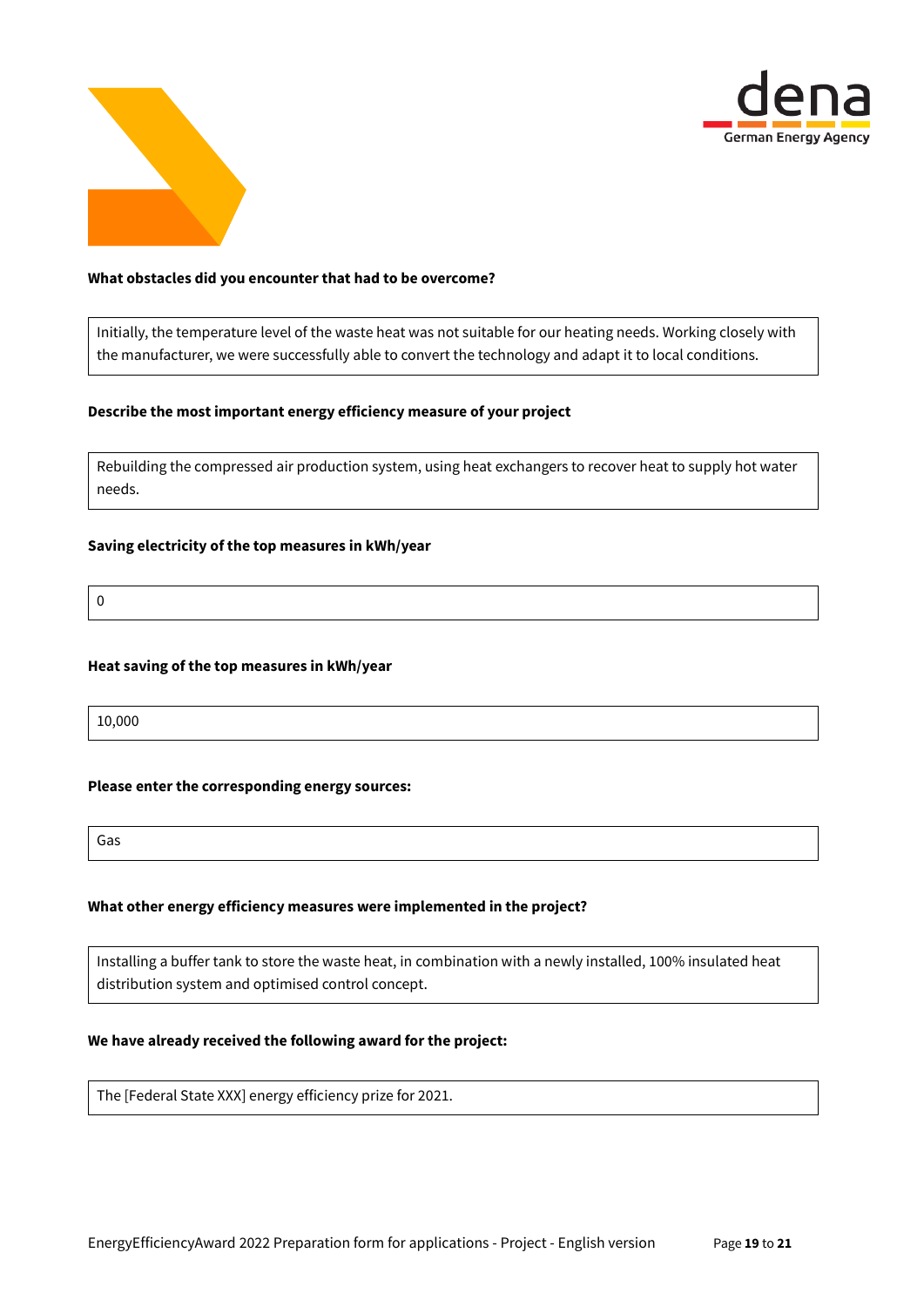



# Step 6 Additional material

## Files

In addition to the information already recorded on the form, we would like to provide you with further informative materials as part of our application.

**Select files and upload**

**X** Project presentation.pdf

### Images

The following pictures show persons and technologies that we have described in our application. They are intended to illustrate our application. If you would like to use these in competition communications, we would be happy to provide a written declaration granting you non-exclusive rights to use them.

**Select images and upload**

**X** Fig. 1 Heat recovery module 1

**X** Fig. 2 Heat recovery module 2

**X** Fig. 3 Heat accumulator